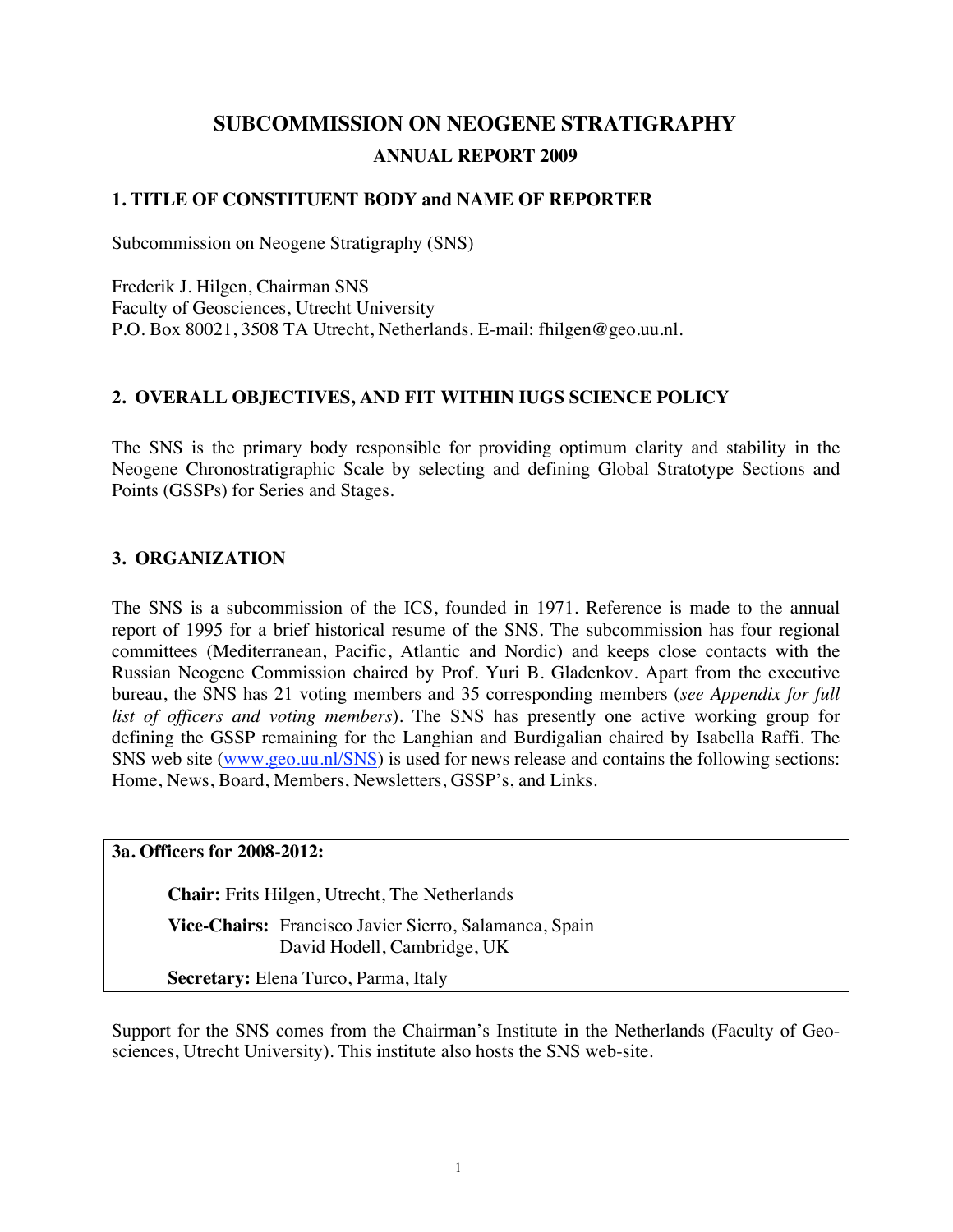#### **4. INTERFACES WITH OTHER INTERNATIONAL PROJECTS**

There is a close link with (I)ODP because of its important role in the development of integrated time scales for the Neogene, in testing the global correlation potential of bio-events, and in a better understanding of climate and ocean history during this time span.

### **5. CHIEF ACCOMPLISHMENTS AND PRODUCTS IN 2009**

A short paper about the formal definition of the Serravallian GSSP following ratification by IUGS has finally been accepted for publication in *Episodes* and will still be published this year (Hilgen et al., 2009).

An integrated magnetostratigraphic and calcareous plankton stratigraphic study has been carried out on the downward extension of the La Vedova section near Ancona (central Italy) which is one of the most promising, potential boundary stratotype sections for defining the Langhian GSSP (Iaccarino et al., 2009). The La Vedova section itself has been studied in detail and an astronomical tuining has been established (Hüsing et al., 2009). An alternative section to define the Langhian GSSP is St. Peter's Pool located on Malta for which a preliminary astronomical tuning and astrobiochronology was introduced ((Mazzei et al., 2009; Lirer et al., 2009). Both sections were presented in considerable detail at the RCMNS congress in Napels (2-6 September). The study of these sections is part of the ongoing italian research project (PRIN 2006 - prot. 2006047534 - "In search of the Global Stratotype Sections and Points of the Burdigalian and Langhian Stages and paleoceanographic implications") directed at defining the remaining GSSPs (Langhian and Burdigalian) in the Neogene.

In the aftermath of the debate and formal decision on the definition and status of the Quaternary, members of SNS were heavily involved in the publication of several papers to express the general viewpoint and concern of the Neogene community (Aubry et al., 2009; McGowran et al., 2009; Van Couvering et al., 2009).

### **6. CHIEF PROBLEMS ENCOUNTERED IN 2009**

A remaining problem is the possible lack of suitable sections in the Mediterranean for defining the Burdigalian GSSP. This is certainly the case if we prefer to have the Burdigalian GSSP defined in an astronomically tuned deep marine section in the Mediterranean that directly underlies the geologic time scale. The alternative option to have this boundary defined in (I)ODP cores is being seriously considered by the Working Group on the Langhian and Burdigalian GSSPs, and a decision about his issue will probably be made in 2010.

The other main problem is the outcome of the ICS vote on the Quaternary issue and the formal ratification by IUGS which is considered unacceptable by many SNS members.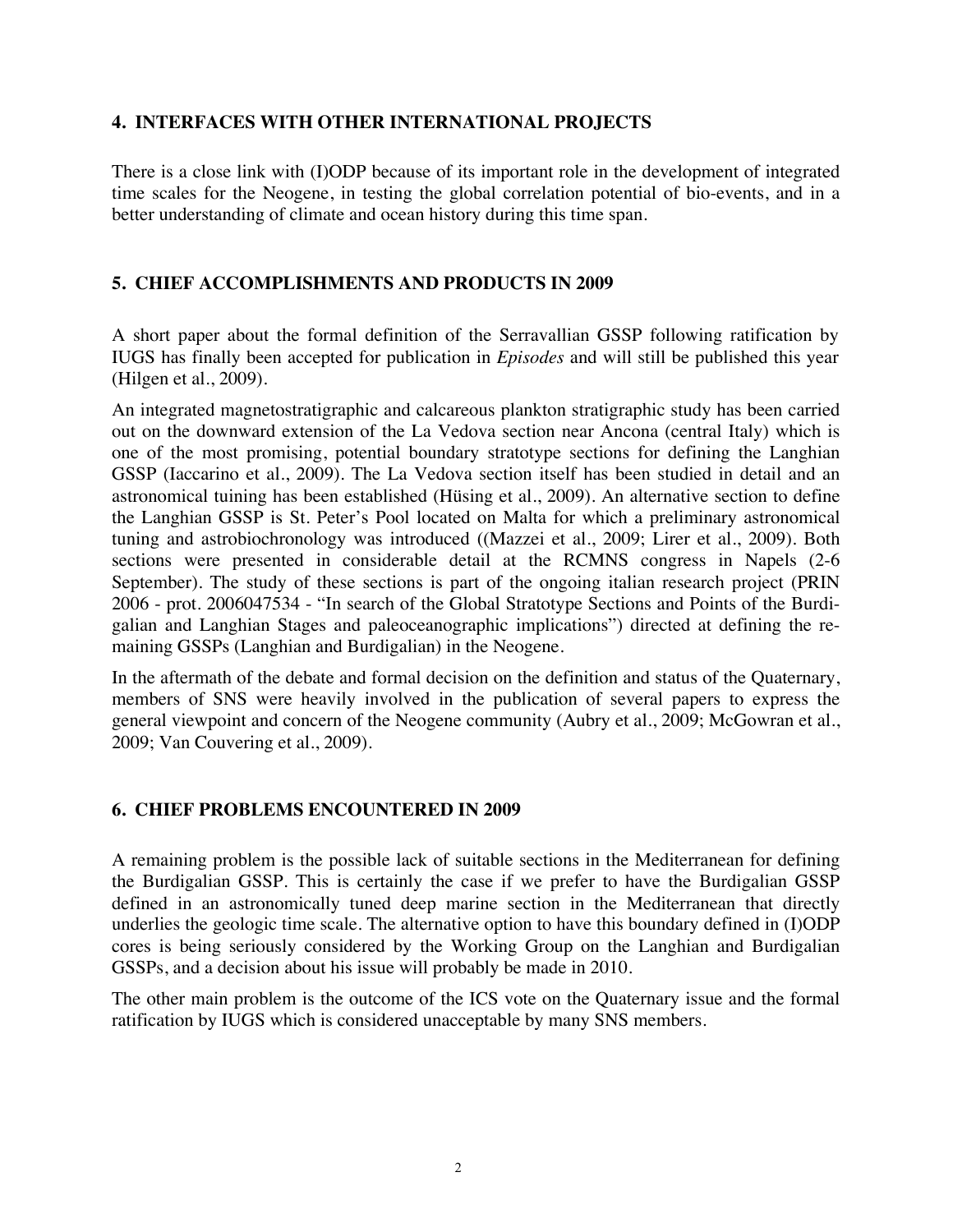### **7. SUMMARY OF EXPENDITURES IN 2009:**

| <b>Credit on Nov 2008</b>    | Euro | 3428,60    |
|------------------------------|------|------------|
| Contribution 2009 ICS to SNS | Euro | $+1394,84$ |
| <b>RCMNS</b> Napels Hilgen   | Euro | $-879,98$  |
| Episodes article costs       | Euro | $-191,73$  |
| Banking costs                | Euro | $-12,88$   |
| <b>Credit on Nov 2009</b>    | Euro | 3738,85    |

### **8. WORK PLAN, CRITICAL MILESTONES, ANTICIPATED RESULTS AND COMMUNICATIONS TO BE ACHIEVED NEXT YEAR (2009):**

The study of the two potential boundary stratotype sections of La Vedova and St. Peter's Pool for defining the Langhian GSSP will be continued. Continuing search for suitable sections and/or cores for defining the Burdigalian GSSP. In absence of suitable Mediterranean sections for defining the Burdigalian GSSP, the option to formally designate this boundary in an ODP core will be seriously explored.

### **9. BUDGET AND ICS COMPONENT FOR 2009**

| Organization workshop on base-Langhian and base-Burdigalian Euro 1500  |  |
|------------------------------------------------------------------------|--|
| Optional: Fieldtrip to the La Vedova section (base-Langhian) Euro 1500 |  |

## **10. SUMMARY OF CHIEF ACCOMPLISHMENTS OVER PAST FIVE YEARS (2005- 2009)**

*See Accomplishments in 2009 (above) for additional details.* 

2005

Selection of the Ras il Pellegrin section on Malta as the most suitable (Mediterranean) section to define the Serravallian GSSP and the mid-Miocene Mi-3b oxygen isotope event as prime guiding criterion for the boundary. Preparation of the Serravallian GSSP proposal.

2006

Serravallian GSSP proposal was sent out to SNS voting members; a quorum of about 86% was reached and all votes were positive except for one which was positive but with reservations. Submission of revised proposal to ICS and acceptance of proposal by ICS with a 83% majority. Submission of the Serravallian GSSP proposal to IUGS for formal ratification.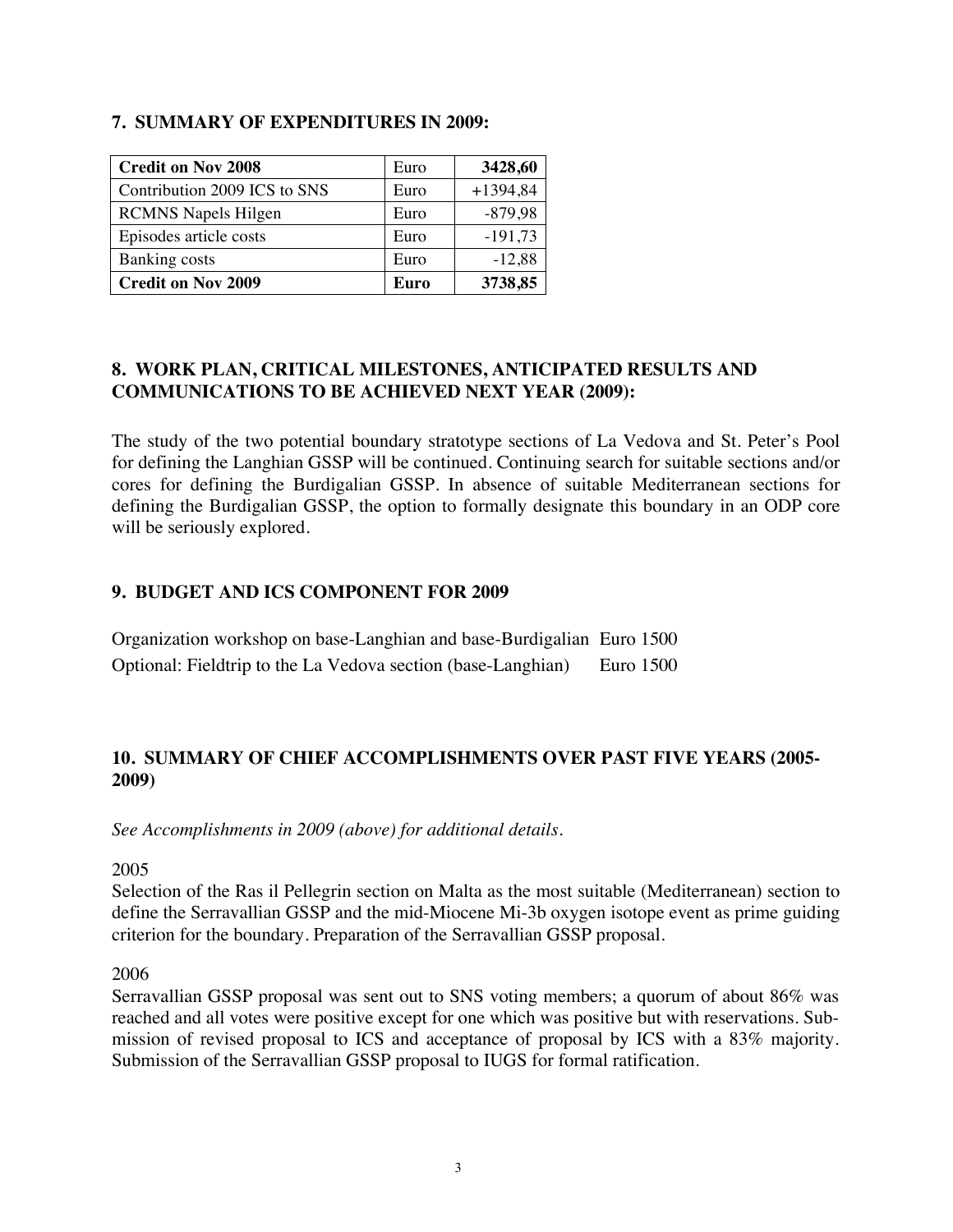#### 2007

Ratification of the Serravallian GSSP proposal by IUGS. Pilot study of the La Vedova section, a candidate section for the Langhian GSSP. Revision and update of SNS website.

#### 2008

Integrated stratigraphic studies of the La Vedova section and its downward extension by italian and dutch research teams, the latter section being candidate for defining the Langhian GSSP. Revision and update of SNS website. Publication of several papers on the definition and status of the Quaternary and Neogene. Preparation of a "Neogene" proposal for the formal ICS voting procedure on the Quaternary-Neogene issue.

### **11. OBJECTIVES AND WORK PLAN FOR NEXT 2 YEARS (2009-2010)**

Organization of a workshop on the selection of boundary criteria and sections for defining the 2 remaining stage boundaries in the Miocene, namely the base-Langhian and the base-Burdigalian. Potentially suitable sections in the Mediterranean region that may serve as Langhian GSSP have been identified (La Vedova; St. Peter's Pool). Crucial questions to be addressed during the workshop are: 1) which section is most suitable to be proposed as Langhian GSSP, 2) which prime guiding criterion should be selected, and 3) should we abandon the ambition of having the Burdigalian GSSP directly tied within an astrochronologic framework in order to have the GSSP defined in a Mediterranean landbased section, or should we define this GSSP in drilled ODP sequences at Ceara Rise or any other tuned sequence drilled by (I)ODP.

Selection of most suitable section/ODP core and guiding criteria for defining the Langhian and Burdigalian GSSPs before 2012. Writing of proposals for the Langhian and Burdigalian GSSPs in 2010-2012.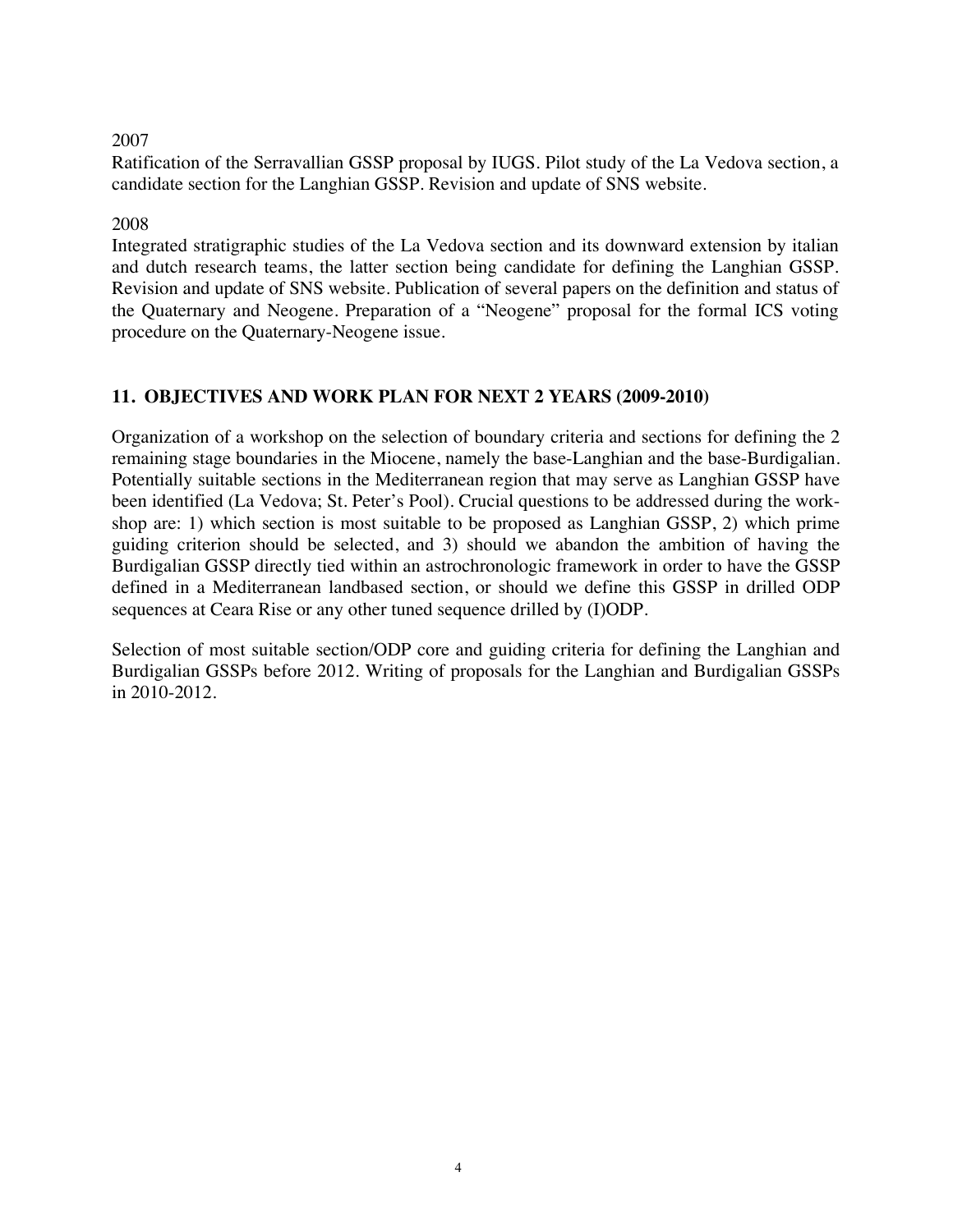#### \*\*\*\*\*\*\*\*\*\*\*\*\*\*\*\*\*\*\*\*\*\*\*\*\*\*\*

#### **APPENDIX** *[Names and Full Addresses of Current Officers and Voting Members]*

#### *Subcommission officers*

**Chairman**: Frederik J. Hilgen, Faculty of Geosciences, Utrecht University, P.O. Box 80021, 3508 TA Utrecht, The Netherlands, e-mail: fhilgen@geo.uu.nl **Vice Chairmen**: David Hodell, Department of Geological Sciences, University of Florida, Gainesville, FL 32611, USA. Email: dhodell@geology.ufl.edu Now at: University of Cambridge, UK Francisco Javier Sierro Sánchez, Departamento de Geología, Facultad de Ciencias, Universidad de Salamanca, 37008 Salamanca, España. Email:sierro@usal.es **Secretary**: Elena Turco, Dipartimento di Scienze della Terra, Universita' degli Studi di Parma, Viale G.P. Usberti 157A, 43100, Parma, Italia. Email: elena.turco@unipr.it

#### *List of Voting Members*

Agusti, J., Spain, jordi.agusti@icrea.es Aubry, M.P., USA, aubry@rci.rutgers.edu Backman, J. Sweden, backman@geo.su.se Berggren, W.A., USA, wberggren@whoi.edu Bernor, R., USA, rbernor@howard.edu Beu, A.G., New Zealand, a.beu@gns.cri.nz Gladenkov, Y.B., Russia, gladenkov@ginras.ru Hilgen, F.J., Netherlands, fhilgen@geo.uu.nl Hodell, D.A., USA, dhodell@geology.ufl.edu Iaccarino, S., Italy, iaccarin@unipr.it Kent, D.V., USA, dvk@rci.rutgers.edu Nagymarosy, A., Hungary, gtorfo@ludens.elte.hu Semenenko, V.N., Russia, ---- Sierro, F.J., Spain, sierro@usal.es Sprovieri, R., Italy, rspr@unipa.it Turco, E., Italy, elena.turco@unipr.it Vai, G.B., Italy, vai@geomin.unibo.it Van Couvering, J., USA, vanc@micropress.org Wang, P., China, pxwang@online.sh.cn Zachariasse, W.J., Netherlands, jwzach@geo.uu.nl